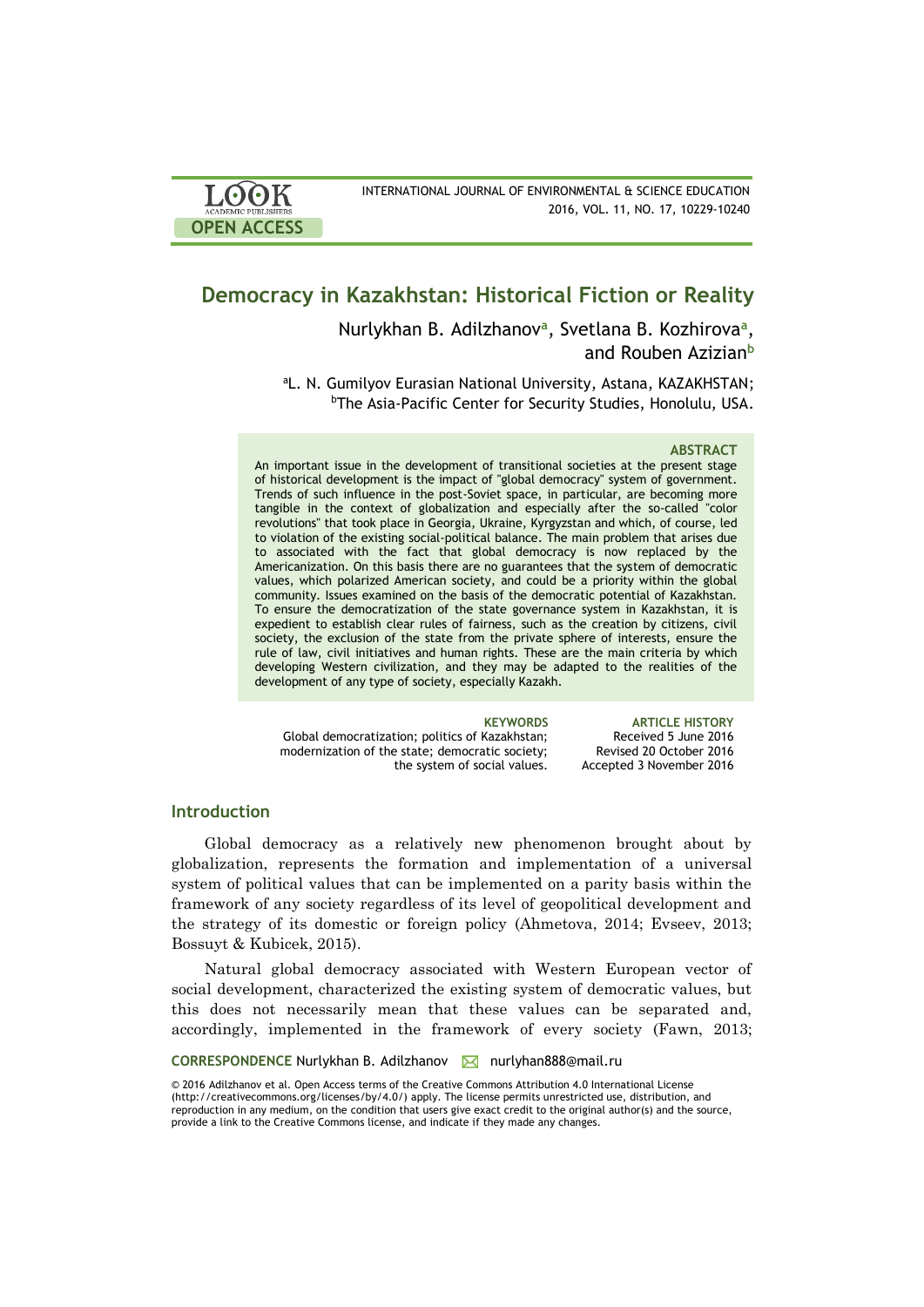Nowicki, 2000; Nurmakov, 2016). Particularly, these values may differ between countries with different historical-cultural premises, traditions and historical experience of development. In no way global democracy is not taken into account the historical continuity in the dissemination of relevant democratic values, first of all, we are talking about "expansive" spaces standards in public life, and legitimize the individual state. In addition, here before the last there is a dilemma - to resist or blindly accept challenges from other states, which is trying to "impose" its democratic values (Ospanov, 2012; Brudney & Nezhina, 2005; Matveev et al., 2016). It should also be noted that democratic values could never have a clear understanding: what is the basis of democracy for one state is not necessarily uniquely can be perceived by another. Here, the main role should belong to the socio-historical and cultural values, traditions, stereotypes, conditions and factors, compliance and confession, which indicates a strong, efficient state.

To the greatest extent the influence of global democracy has undergone a post-Soviet and post-socialist states, which first lost its historical continuity, adopting the so-called "universal value system" democratic development (Bukikkio, Bljer & Krol, 2015; Narbaev & Zhaksybekov, 2013; Nurligenova, Nygmetova & Zhienbaev, 2015). This value system mostly proved to be extremely abstract. This is evidenced by the experience of Poland, the Czech Republic, and Hungary, who were among the first residents who passed the examination for global democracy." Thus, the "Czechoslovak model of democracy, which for the neighbors seemed unshakable sample, in the end suffered some hypertrophy, leading to complete monopolization of the socio-political life. A transformation under the impact of the global democracy suffered a public development of Bulgaria, Romania, Albania, Slovenia, who embarked on the path of sustainable development only through the achievement of an appropriate level of democratic development, the criteria of which was determined by the world powers or transnational associations (Narbaev & Zhaksybekov, 2013; Fawn, 2013).

### **Literature Review**

Hostage to impact global democracy was also Serbia and Croatia, which, although had enough inherited experience of democratic development was still open to the perception of the impact of foreign standards, democratization of social development. An important issue is determining whether the impact of the global democracy can be so devastating to the transition of society than antidemocratic domestic policies of individual states (Bossuyt & Kubicek, 2015; Brudney & Nezhina, 2005). This is clear evidence that effective state can have a democratic internal politics and because the influence of the global standards of democracy within that state can only enhance its potential within the global space.

In the context of the latest research on the subject of special attention is the concept of Y. A. Kudryashova, which proves that in modern states of Central Asia democracy is very imperfect, still quite immature, has many deficiencies, and far enough from selected European examples (Nurmakov, 2016; Sordi,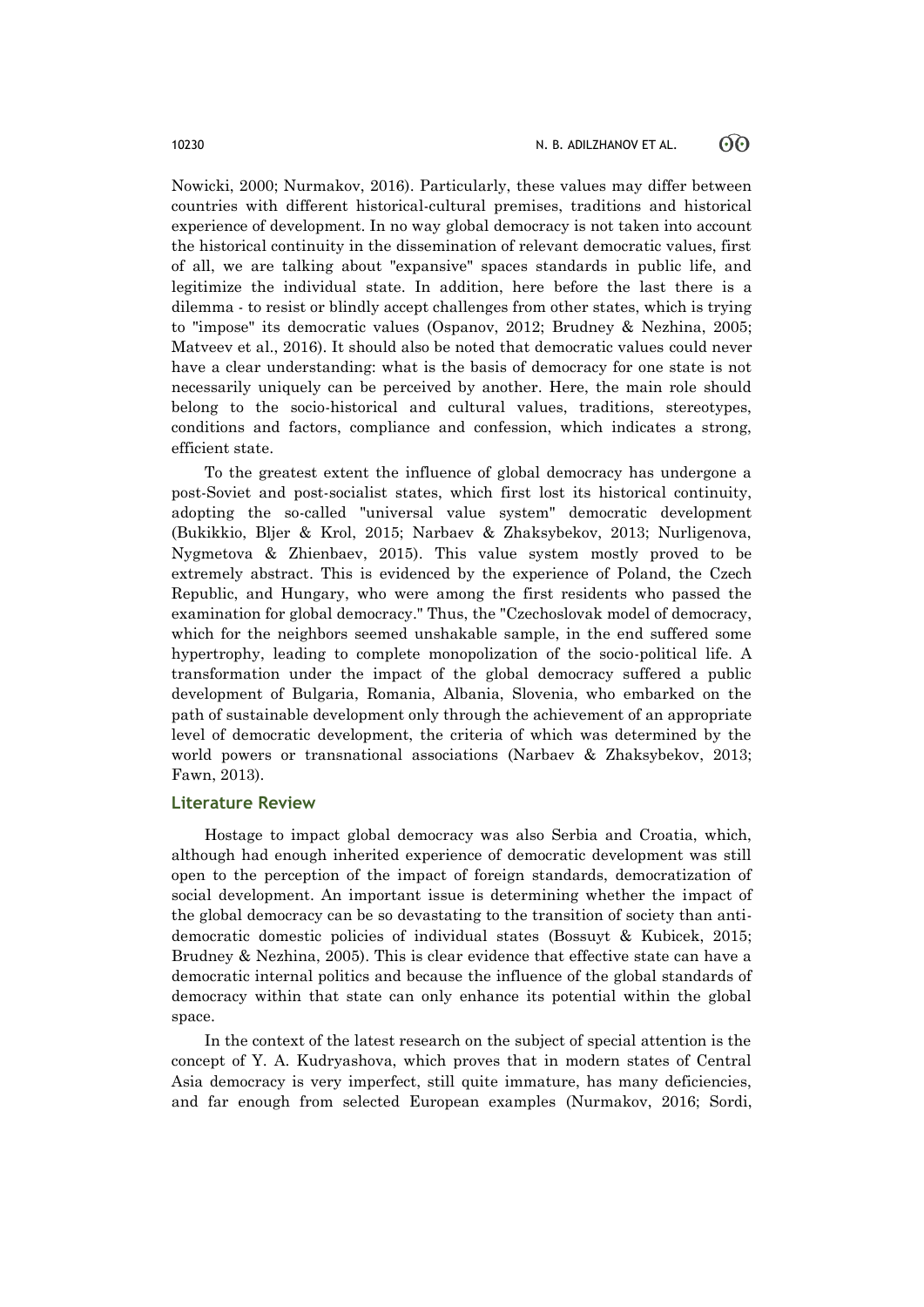2016). Therefore, according to the researcher, the impact of global democracy within these countries depends on the level of political and economic pressure from the European Union, which defines the standards of democratization of the respective spheres of public life.

# **Aim of the Study**

The purpose of this article is to carry out a conceptual analysis of the influence of democracy on the development of state administration system of Kazakhstan.

# **Research questions**

What is the essence of global democracy, its basic elements?

The effect of global democracy on the policy of Kazakhstan?

# **Method**

The study of various aspects of the process of developing a democratic system is possible on the basis of combining various methodologies with the greatest explanatory potential. The diversity of historical, social and legal reality, the complexity of the object of research require synthesis of the methodological principles of a number of Sciences, applying them based on interdisciplinary methods, and relationships.

Along common methods that have wide usage, such as systemic, historical and legal, comparative, ethical and other, modern science developed a methodology for systematizing the increasing amount of legal knowledge. They include statistical method, classification methods and system-structural analysis synergistic methods.

In addition, the paper summarizes the experience of scientists considering this issue.

# **Data, Analysis, and Results**

Today the influence of global democracy is aimed at creating democratic prerequisites of social development, but rather on the preparation of possible implementation of democratic choice. In this respect, we are talking about a form of global democracy as global democracy education that can be implemented by those states that had reached its climax, and to ensure the dissemination of standards development in the context of globalization.

One of the mechanisms for the implementation of this form of global democracy is a mechanism of "global democracy". He, in turn, characterizes the direct and active participation of individual states in establishing public policy and public-management practices of another state. Here actually we are talking about the development of appropriate ideologies of globalization and its immediate implementation within individual states. This form of intervention by other states can have, in our opinion, the relevant levels (why there is a "color revolution"), namely the level of revolutionary expediency (when the aim is a revolutionary way to change the established socio-political order in the world), military necessity (a separate state has resorted to implementing the principles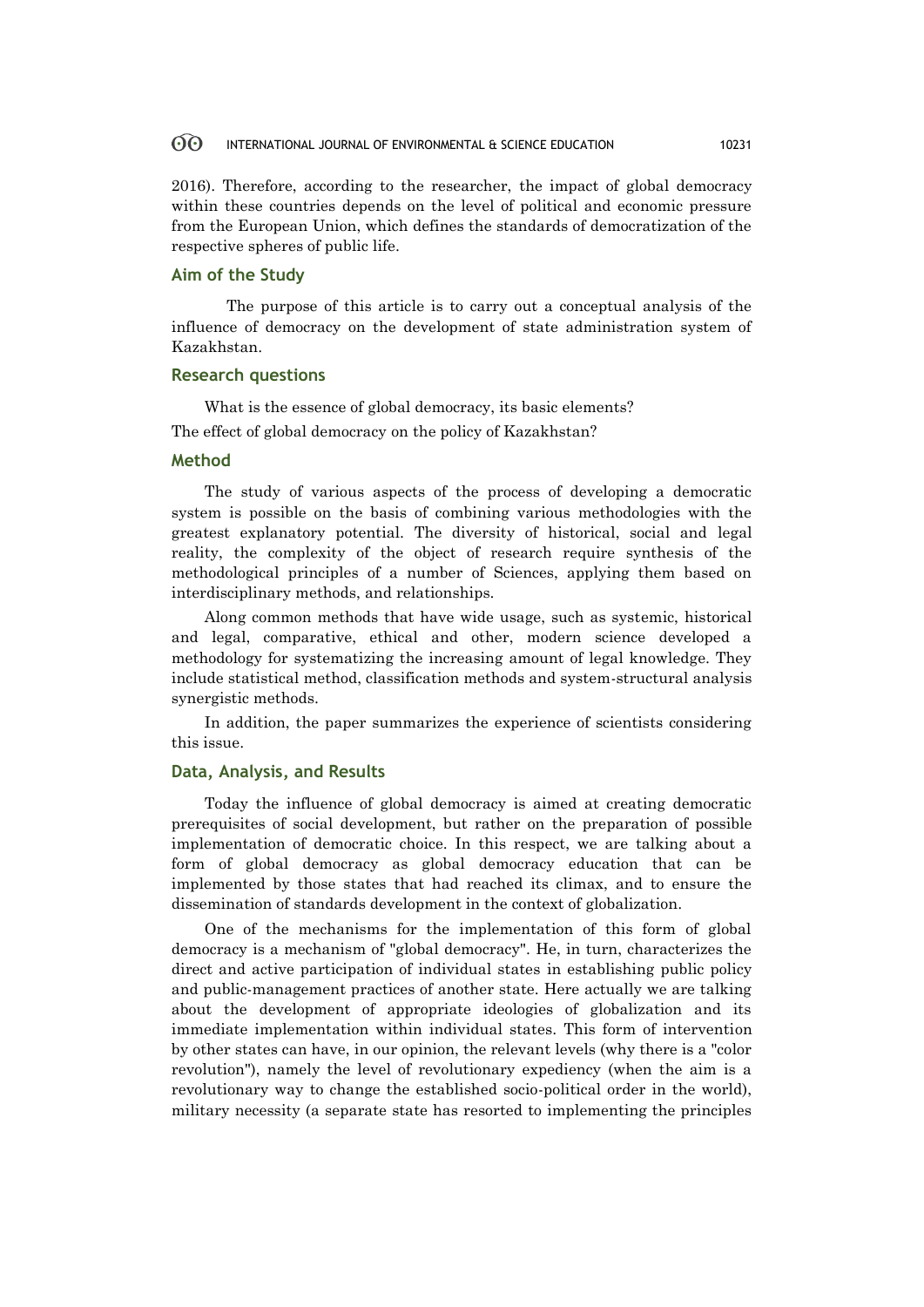of global democracy only to solve its internal problems of social development), the democratic manipulation (we are talking about the introduction of illegitimate democratic values, which can lead to the weakening of the state management system of the society concerned, thus allowing to manipulate another state). The last level of implementation of the global democracy is particularly interesting as it can characterize the current state of political situation in Kazakhstan (Nurmakov, 2016).

Realizing global democracy as something completely different from the objective state of affairs and preventing impartial development of individual companies, it is advisable to find some positive aspects in the deployment of this phenomenon. For example, if the system of democratic values, declared a separate state or transnational corporation have self-sufficient character, revealing axiological and humanistic content, in this case, it may be useful for the development of individual states (Ahmetova, 2014). In this context, global democracy may provide citizens the possibility of exercising strategic choices, assistance in establishing democratic institutions, social development, thus aims at sustainable development of the society (Fawn, 2013). An important factor in the impact of global democracy and that it introduces a certain flexibility into the system of social organization in the global space, it is only in the case that the system of values, which form the basis for global democracy, really reflects the interests and needs of all stakeholders in global space. The result is a convergence between national communities as they collectively participate in the creation and implementation of democratic values within the global space in general. Primarily here we are talking not only about the association between states that have achieved the identical level of democratic development, and in general of all the states that are at different levels of democratic development, through the exchange of historical experiences they can get the appropriate opportunities for their own development.

In the modern world is becoming increasingly global competition between states for leadership of the democratic development. This is very important because it serves as a stimulating mechanism, which provides pull-up separate transitional societies to international standards of democratic development (Kudrjashova, 2014). However, global democracy declares the laws that uphold the social, economic and political rights, which can be acceptable within the individual states, not the global world as a whole.

This, of course, indicates that the national law of individual states in terms of global democracy is protected and realized in the indirect measure. That is why global democracy is intended to eliminate social injustice, protect fundamental rights of citizens in poor countries, and help the democratic development of those countries. Thus, the realization of global democracy aims to fit into a strategy of democratic development of a separate state, and then it can prove to be effective.

Important risk of global democracy impact is the fact that some donor states proclaim a system of values, for example the protection of human rights, but actually pursue other purposes, mainly to bring to power new political elite, which is beneficial for this state by providing that kind of assistance to the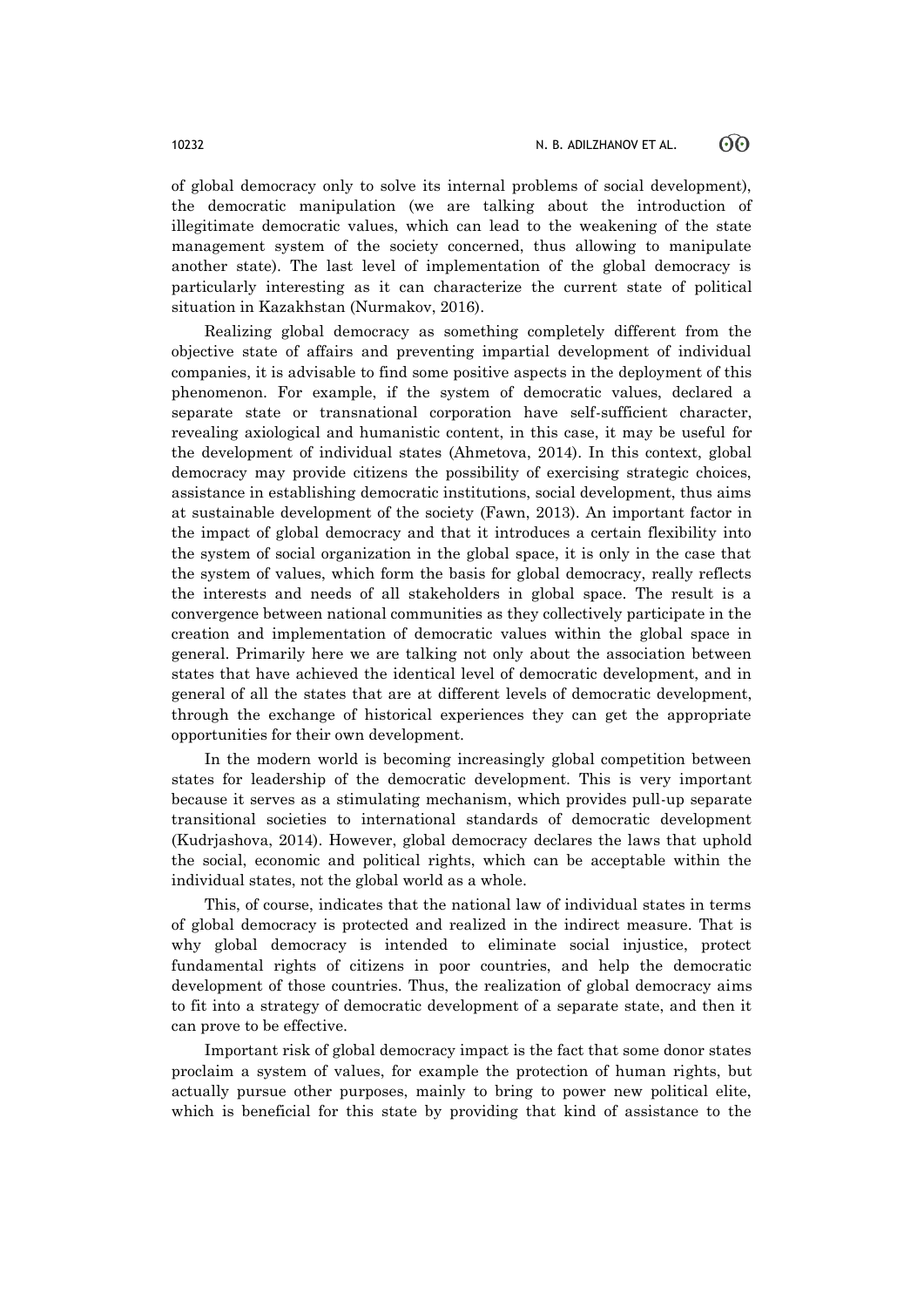democratic development of others. Once power is given to aspirational elite, global democracy becomes rhetorically assimilation value, and the governmentdonor begins to realize their real purpose (Muhamedzhanov, 2011). This, of course, presents risks to democratic development of each state. The most striking evidence of the implementation of this policy, a donor country can be found in the United States and Russia, which, in turn, suggests that global democracy declared the principle of human rights could actually impede its implementation.

In conditions of Kazakhstan's accession to the global post-industrial space with an appropriate statement of the principles of an effective state, there are a number of problems, which hinders the democratization of the social processes of the countries in the new conditions. Significant changes occur not only theoretical paradigm, but also an ideology, values and motives of the respective national community, which actually turns it from an active creator of his ideological and politico-administrative reality, a passive consumer of foreign values (Nowicki, 2000). In this particular perspective, the question of the active participation of citizens in socio-political processes raises, which in turn would give them the opportunity to defend regulated system of values. In this regard, the government should care not just declarative principles of democratization and real, giving citizens new possibilities of democratization of a private system of social development. This, in turn, points to the axiological-democratic content of the governance system in transitional societies (the state makes everything possible to simplify individual procedures and to develop effective forms of participation of citizens in governance, the subject of the activities of government serve the interests of citizens) (Bukikkio, Bljer & Krol, 2015).

An important role in the realization of global democracy in Kazakhstan is the development of the modern global information and communication technologies, the introduction of which becomes a global (standardized) communicative (virtual) society. This type of society is the criterion of the introduction of postmodernist methodology of social development, which definitely changes the political picture of the world. In the virtual information space, any phenomenon becomes a mega-context, resulting in a wide gap between policy real, objective and policy of information intervention (virtual), which, of course, leads to a crisis of legitimacy of traditional institutions of political power. As a result, the political space is formed according to the principles dictated by the laws of information transparency (Bhuiyan, 2010). It is a manifestation of tendencies of a globalized so-called information democracy. Because the paradox of modern development of information society is that the more modern the society becomes, the more important it is not the Institute and regulations, and by the actors and their image in the virtual political arena.

Quite an important problem for the transition of the society in terms of the impact of global democracy remains the revival of normative theory of justice as necessary conditions of democratization, managerial and political systems (Hasanov & Petrova, 2015). This, in turn, creates a theoretical discourse to clarify the essence of the political situation that is unfolding within the transitional society. Justice is one of the elements, or rather the level of the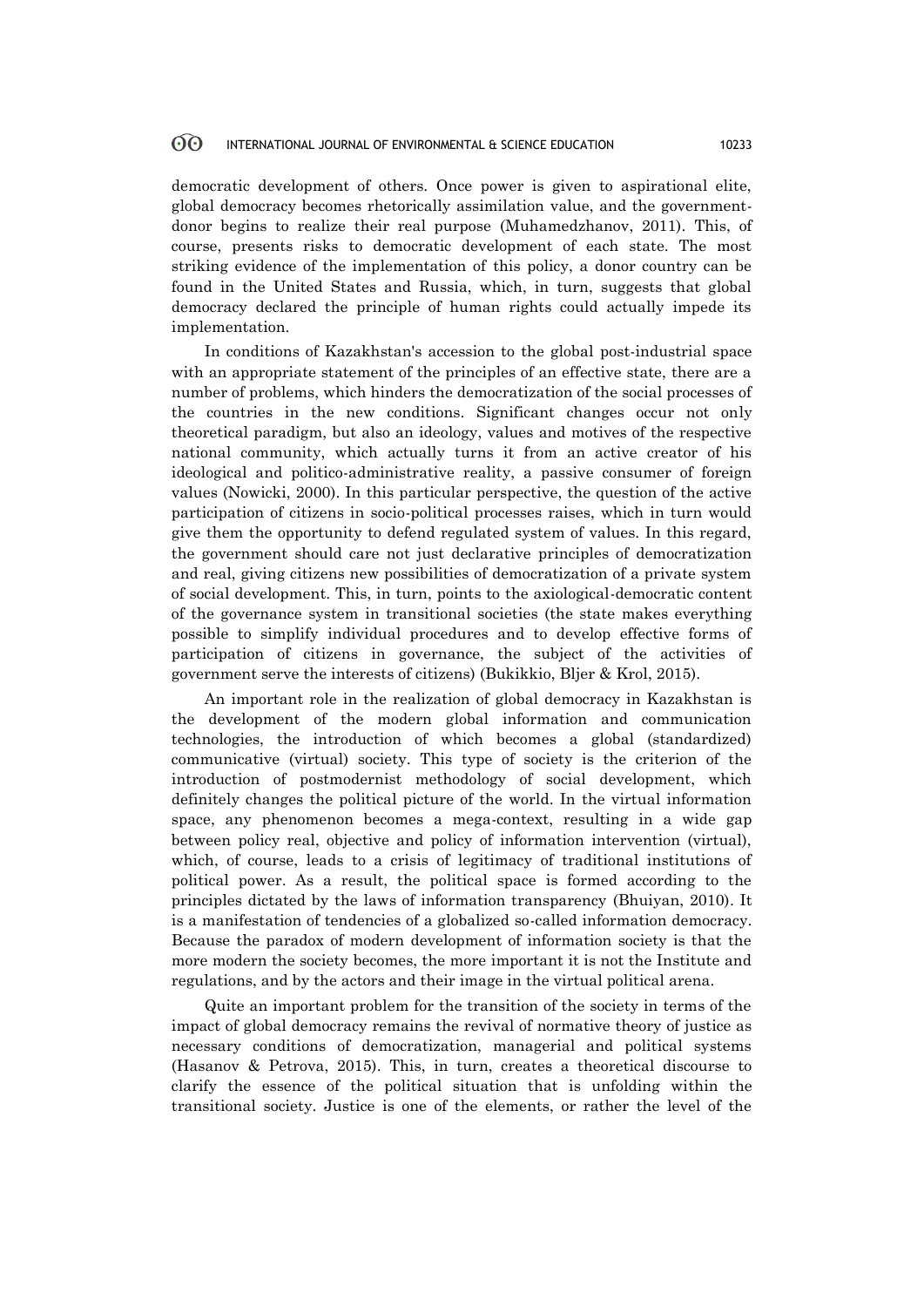social ideal, which establishes the general scheme of interaction between citizens, societies, states on the basis of rights, responsibilities, freedoms, opportunities, virtues etc. Based on the fact that in any society, there is more or less universally accepted system of justice principles that regulates its vital functions at all organization levels, a harmonious combination of freedom and equality in society, the set of moral principles of social order, the basic principles of social structure as the highest form of legitimation of public institutions are required.

One of the most famous American political scientist and analyst of modernity, Samuel Huntington, in the course of examining ways to change the political regime, in which there is a replacement of the old political institutions, but maintained the legal continuity, argues that the process of democracy had a wave-like character since the nineteenth century, each wave cleared the path to the new achievements. According to his calculations, the absolute number of democracies increased from 0 1828 to 59 in 1990 (De Vries & Sobis, 2014). Again, the theory proves that today's so-called "third wave" of democratization during this time added to the number of democratic states in almost 30 countries. Moreover, a significant part of this increase had not in the West. Its main provisions are that the trends in income and educational level of the population allows predicting democracy throughout the world be successful in the future, although in some countries there are tides ago, and periods of widespread surrender of positions of the democratic process.

Democracy bestows an aura of legitimacy in contemporary political field: the laws, regulations and policies issued justified when they are democratic, because in the modern era, they provided an important and generally accepted values (Nurligenova, Nygmetova & Zhienbaev, 2015). Democracy acquires new supporters thanks to democratic values. Today they are: civil social consciousness, personal dignity, awareness and protection of their own interests with the interests of society – this is manifested in the conscious and active involvement of citizens in public life. It is also the means of upholding the rights, freedoms, protect their own interests, which ensure the viability and sustainability of democracy.

The democratic process in the modern world has led to the emergence of the so-called "young democracies", which are not yet fully formed democratic institutions. This emergence was facilitated by the division of states into free country with liberal democracy, strong democratic institutions and the country's electoral democracy, basic democratic expression of the people is elections (Evseev, 2013). Nevertheless, when dealing with "young" and "free" democracies should be included in the process of democratization such characteristics as speed. Based on this, it can be argued that the countries of Europe, which to some extent had a connection with the Soviet Union, can be divided into four groups.

The first group includes countries that have passed almost all the stages of democratization and are currently in the final stage. These include countries, such as Czech Republic, Poland, Hungary. The second group is countries that was almost the final stage of Slovakia, Romania, Croatia and the Baltic states.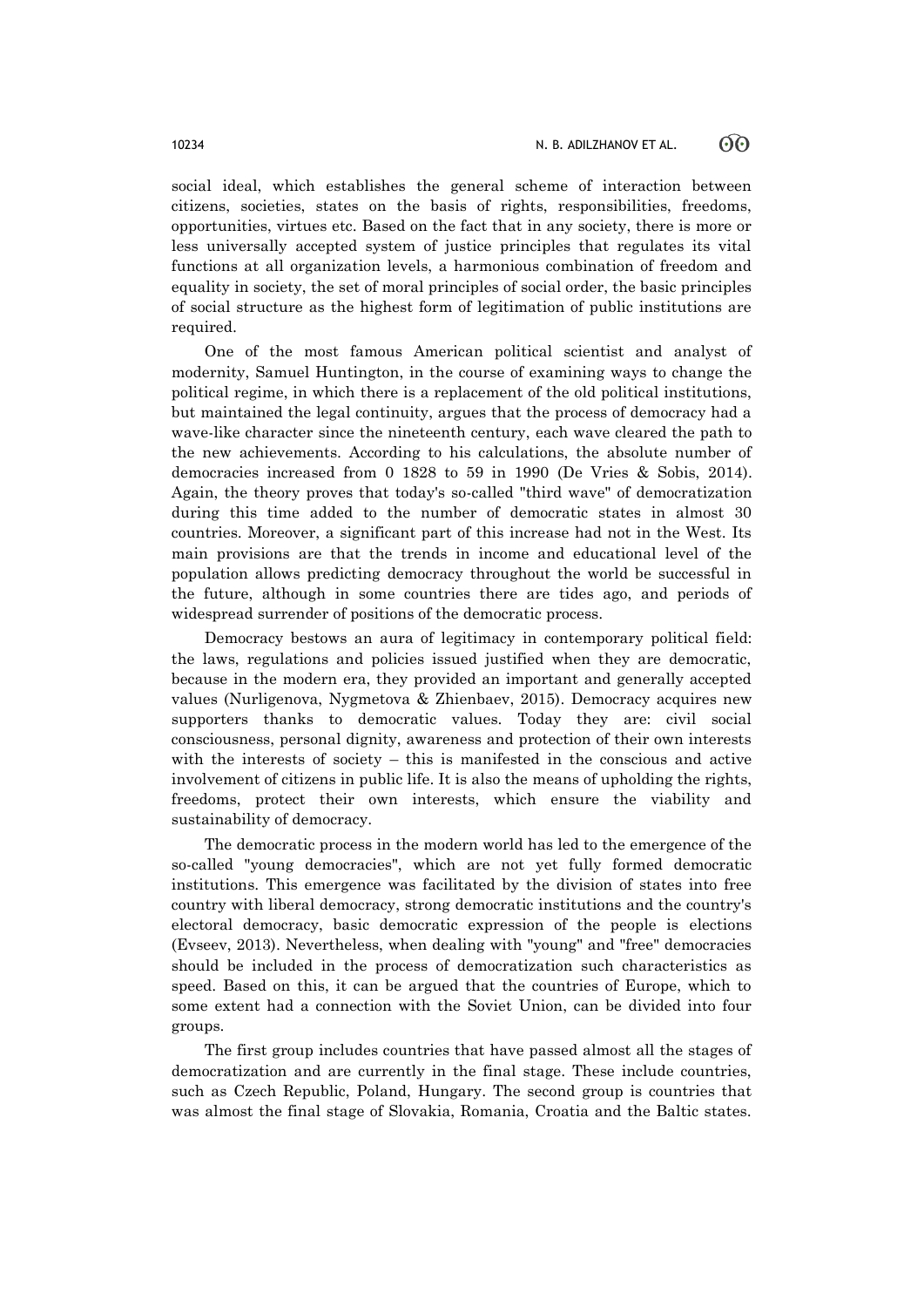State of the third group were moving towards democracy, but only political and economic uncertainty of their political course does not allow them to move to another level: Azerbaijan, Ukraine, Russia, Kazakhstan, Armenia, (Brudney & Nezhina, 2005). In addition, the fourth group are countries, such as Albania, Moldova, Turkmenistan, Tajikistan and Belarus – a democratic initiative, which inhibited certain circumstances or reasons. However, characteristics, such as speed, sufficiently changeable, and the country can move from one group to another, depending on the development of democracy, from political decisions to be taken, from the establishment of democratic institutions, and most importantly – on consolidation of democratic forces and the legitimation of the political regime. Electoral or "young" democracies have a Constitution and formally established on the basis of their democratic institutions. The formation of the government is carried out based on regular elections. However, the system of government, social status of the person substantially differs from the liberal democracies. At the expense of the latter, we can distinguish Belarus, where social institutions are well developed. In free countries, the institutions of democracy serve as the necessary mechanisms to ensure civil rights and freedoms, which are an unquestionable value in itself. Nevertheless, in electoral democracies reigns attitude to civil liberties as a means, which ensures the normal progress of the electoral process and minimal participation in it (Belispaev, 2010).

The failure of young democracies has spawned a number of theories seeking to explain the phenomenon of formal democracy and elections without real freedom. In the middle of the first decade of the XXI century, Western political thought took a step toward the legalization proposed in the mid 1980-ies the concept of illiberal democracy. The term illiberal democracy (illiberal democracy) was introduced by the American orientalists to describe the specific modes of the newly industrializing countries of Southeast Asia, which (as later to Taiwan and South Korea) were characterized by combination of elements of formal procedural democracy and rigid authoritarianism. This term was interpreted by foreign analysts are wary, as it implicitly contained a doubt the universal significance of the classical models of democracy, which in foreign science was treated as the only democratic and were worthy of such considered (Ospanov, 2012). American political scientist Fareed Zakaria in 2003 has reinvented the term illiberal democracy to describe the processes of democratization and liberalization in the modern world, giving this term widely known and stimulating a discussion. The modern idea of illiberal democracy is combined with the concept of "authoritarian parliamentarianism" (1984) of the Russian Theorist N. A. Simoniia, with the difference that the latter contains a set of characteristics that make up the frame of society at the stage of transition from traditional state to the advanced forms of social and political organization.

Formally, an illiberal democracy could be any democracy that is not liberal democracy. However, the term "illiberal democracy" is usually used for special labelling of authoritarianism to representative (representative) democracy, in which representatives of the authorities elected by the people have a propensity for corruption and failure to comply with the law. This leads to the alienation of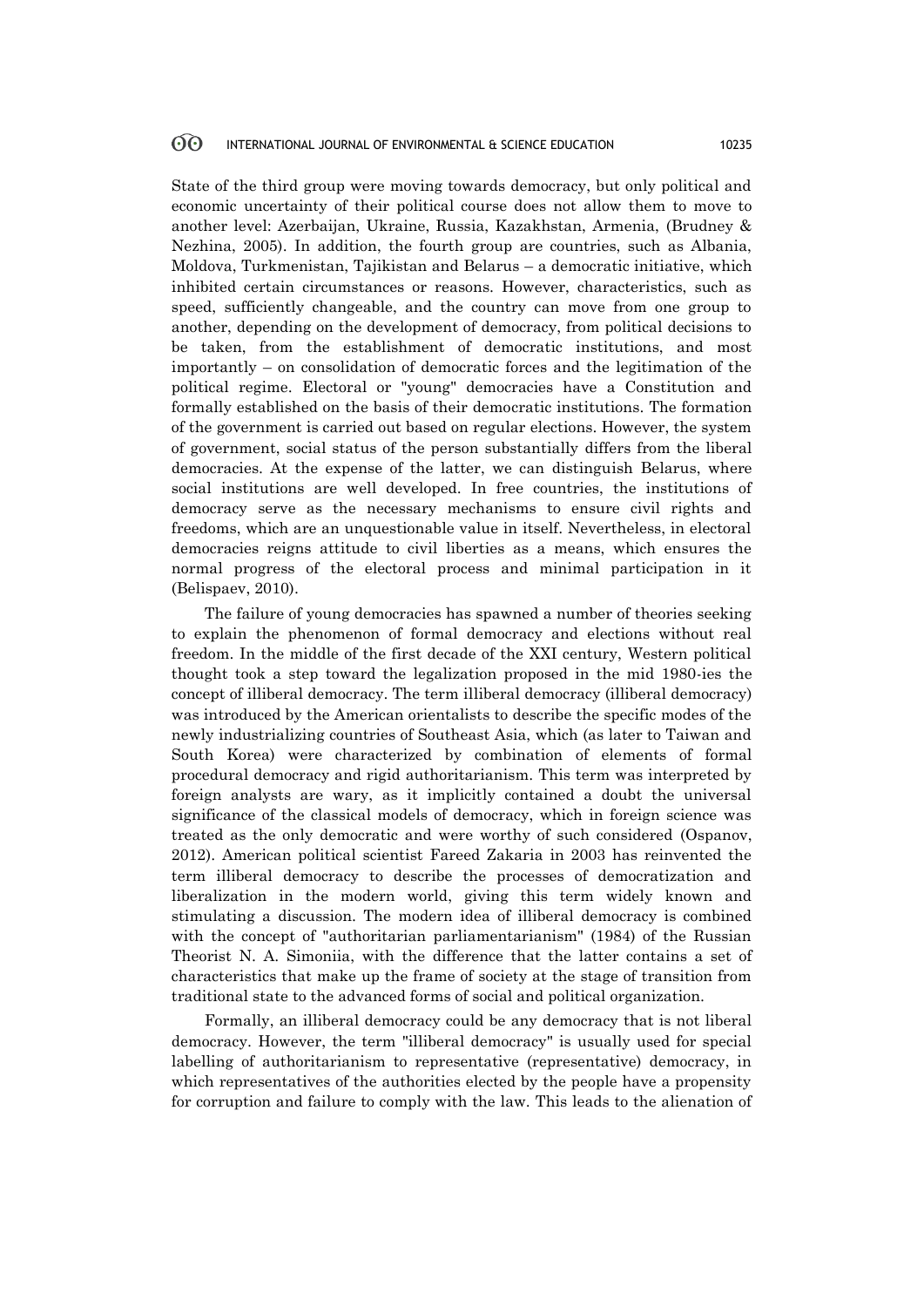people from the current government. Illiberal democratic governments believe that if they have a mandate, they may act as you think advisable, ignoring the laws or the Constitution and holding regular elections. This type of "illiberal democracy" is regarded as a special case in Kazakhstan.

The institutions of civil society experts to a certain extent include elections and referendums. Only when they serve as a means of shaping and revealing public opinion and protecting vested interests. The electoral process in Kazakhstan takes place formally within the Constitution and international democratic practices. In recent years, more and more observers not only from the CIS, but also in the West recognize the elections in Kazakhstan as legitimate and even democratic. There has been a trend towards building parliamentary republics in almost all Central Asian countries (Muradjan, 2010). However, nevertheless, the personal factor and continues to play a crucial role in the political life of these countries, and the violation of the existing balance leads to negative consequences.

Therefore, on 18 may 2007, the Kazakh Parliament has considered and voted the amendments to the Basic law, and the President. Nazarbayev signed the Law "On amendments and additions to the Constitution of the Republic of Kazakhstan". In addition, the head of state signed a number of laws: "about the Government", "President", "On elections in the Republic of Kazakhstan "On Parliament and status of its deputies".

It was proposed to go the way of amendments to the Constitution, when the Republic remains presidential, but with the significant expansion of the Parliament powers. This almost transforms the country model from presidential to presidential-parliamentary.

In particular, the amendments to the Constitution of Kazakhstan provides a new procedure for the formation of the Majilis (lower chamber of Parliament). Found that 98 of the 107 Majilis deputies are elected on party lists based on proportional system, and 9 deputies will be elected by the Assembly of peoples of Kazakhstan and to provide the national minorities in Kazakhstan. The number of deputies of the Senate (upper house of Parliament), which is directly appointed by the head of state, is increased from seven to fifteen, the overall composition of the Senate increases to 47 people.

The government of the Republic of Kazakhstan is formed on the basis of the parliamentary majority party, won the elections. The main role in the approval of the Prime Minister, and thus in the formation of the government belongs Majilis. The President will appoint a Prime Minister only after approval of candidates by the Majilis. Meanwhile, the President secured the authority to appoint Ministers for foreign Affairs, defense, internal Affairs and justice. Now, according to N. Nazarbayev, Kazakhstan's Parliament becomes the main "trigger mechanism" for constitutional reform.

In general, adopted in the Basic law amendments will extend the powers of the Parliament and maslikhats, significantly increase the role of parties and the Assembly of peoples of Kazakhstan in the socio-political life of the country.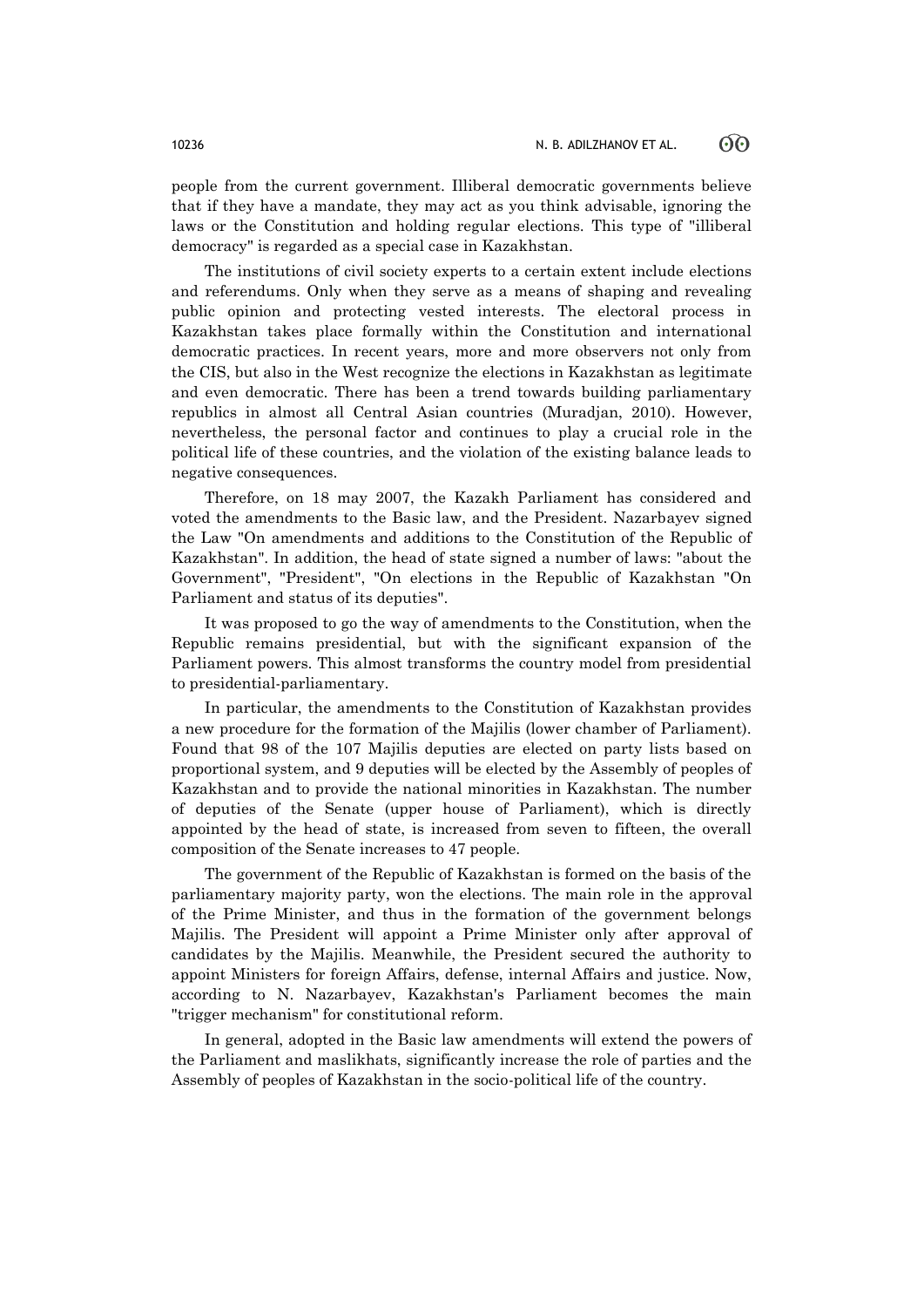According to the President of Kazakhstan, "democracy is not the beginning, democracy for us is the end of the road". In addition, the Republic, gradually carrying out reforms moving in this direction. In addition, Nazarbayev stressed that in Asia "other relationships – family, other religion, other possibilities between people". "And hurry us do not, because we are others," he said.

Nazarbayev does not exclude the possibility of Kazakhstan's transition to a different system of political governance. However, this issue can be considered only in case if the people of the country express such a will.

Nazarbayev recalled that the issue of changes in the political system is the issue of the Constitution, which was "adopted by a referendum of all the people, and the changes will also be made by the people." "We can talk about the redistribution of power between the branches: The President, the Parliament and the government. We are considering this issue," – said Nazarbayev.

In 2016 in Kazakhstan, the elections of deputies of the Parliament (Majilis) and the elections of deputies of maslikhats (local representative bodies) were conducted at all levels. According to the CEC of Kazakhstan, the voter turnout amounted to 40,21%. Elections were held openly and transparently; any violations have been recorded.

The elections were attended by six parties: "Nur Otan" ("Light of the Fatherland", the party of power headed by the President of the country), Communist people's party of Kazakhstan (CPPK), "Ak Zhol" ("Bright path"), "Birlik" ("Unity"), the National social democratic party (NSDP), and Auyl ("Village"). Each of the parties have overcome the 7 percent barrier.

In the lists of voters, more than 9.8 million people are registered. In addition, about 14 thousand people of Kazakhstan voted in polling stations abroad. Voting takes place on 65 sites in different countries. Kazakhstan receives more than 60 percent of the electorate, and about two thousand people have made their choice abroad. About 500 of them were in Moscow.

Seats in the legislature are retained by the three parties from the previous Parliament – the party in power "Nur Otan" ("light of the Fatherland"), "Ak Zhol" ("Bright path") and the Communist people's party of Kazakhstan (CPPK).

# **Discussion and Conclusion**

In the absence in Kazakhstan of a consensus on the fundamental values of common equity, there is a conflict of fundamental principles of justice, with the result of the society split. This gives a reason to believe that Kazakhstan is a society of hierarchical type, which is characterized by the following conditions: lack of distribution of moral responsibilities for all (because there are groups that enjoy many privileges without having duties), taking into account the interests not of all citizens, but only the elect; for the invalidity of the priority of the interests of some groups over others; the lack of well-known and recognized concepts of justice; the lack of appropriate technology legitimacy.

In this context it is important problem which is now actively discussed by researchers, namely or possible to do justice in the relations among Nations in terms of the impact of global democracy and the right is an effective means of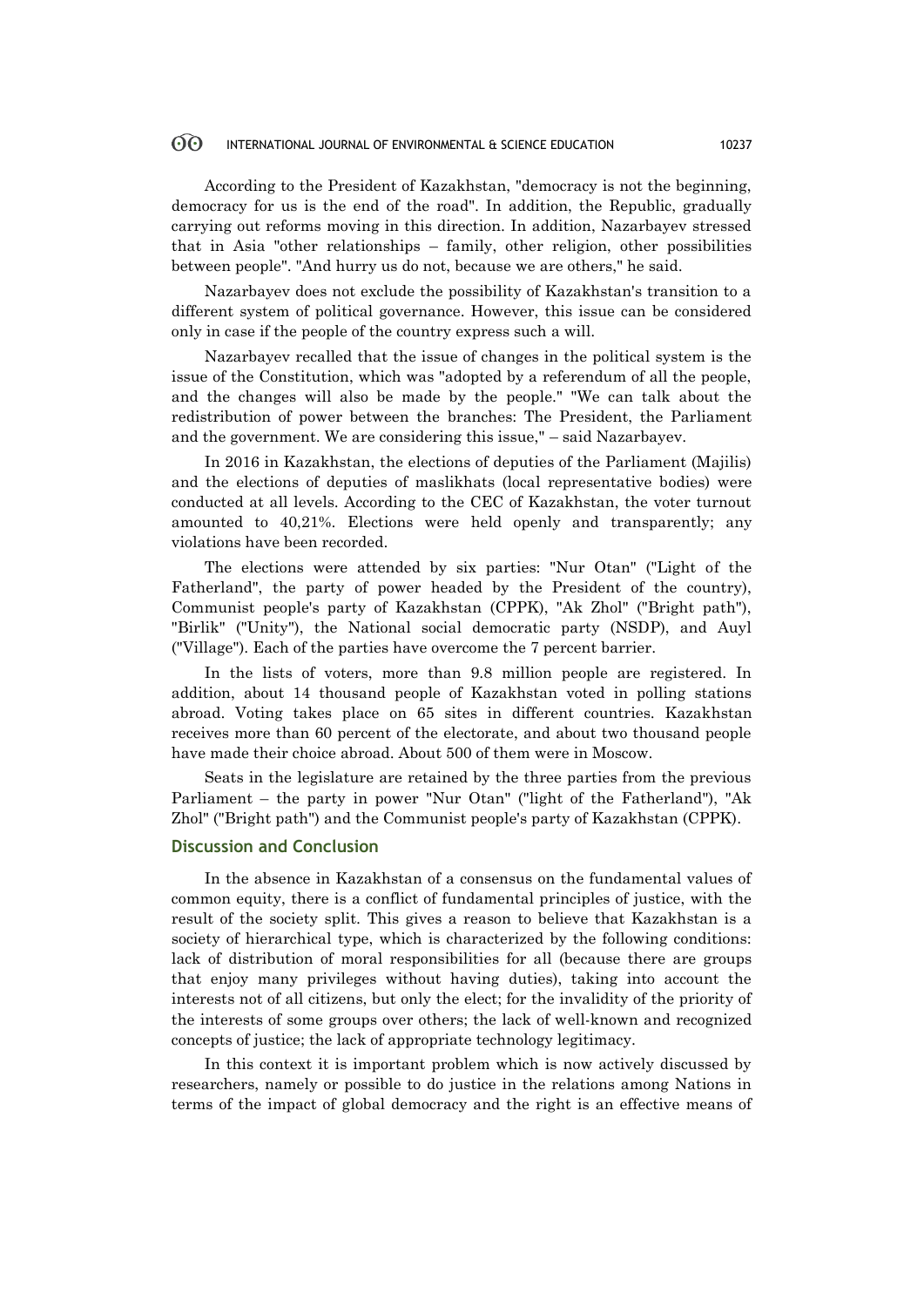ensuring such justice, this justice is a factor of democratization of public life. It is mainly about ensuring equal opportunities for citizens' rights in the global space.

An important role in contemporary processes of global democratization of the system of public administration belongs to postmodernism, which provided a sharp increase flexibility and mobility of modern mobile development world; they have created new forms of identity and showed their historic claim to hegemony. In our opinion, is postmodernism as an ideology can really resist the fundamentalism of the new rules of building national structures of the modern world and to create the necessary conditions to deploy new logic of globalization. It should be noted that postmodernism has a restorative character, which in many ways pushes away from the ideology of European modernism, is not the same as the national commitments of modern societies to uphold the principles of global democracy.

According to many Russian scientists, Kazakhstan postmodern type of social development is the embodiment of social and political forms, which deprives citizens' desire to defend their values in a democratic way (Ahmetova, 2014; Belispaev, 2010). However, postmodernism is, in our opinion, represents the immanent movement of social development that aims at the deconstruction of the institutions of political practice that does not meet the basic principles of reality and contrary to the basic democratic norms of social development. You should not blame the postmodernism in that it creates a democratic nihilism, because it is one of the phases of modern globalization development and it should be perceived as an objective reality and not an imported scenario. Postmodernism in Kazakhstan characterizes the change of epoch-making projects, where the main criterion of development should be the development of creative abilities of the universal advanced political system, able to create our own modern political world in an appropriate democratic modus, which coincides with the processes of globalization. One of the main criteria for the implementation of postmodernism is deconcentration, that is opposed to various ideological layering that does not allow modern man to perceive political reality. This ultimately leads to disappointment and the impossibility of awareness of their impact on the deployment of the political process. Some researchers such person's position in terms of the impact of global democracy called as politicalideological savagery, when she sees only cleverly disguised chaos of political elements and has no desire to interfere in the process of structuring (Muradjan, 2010; Muhamedzhanov, 2011). It is also due to the fact that the processes of globalization are considered as the objectivity and irreversibility of the interdependencies of the modern world, the integration trends that contribute to the formation of common criteria for the development and operation of information and cultural spaces also affect the system of democratization of political and public administrative structures.

# **Implications and Recommendations**

An important issue for global democratization of public administration system is the understanding of the temporal dimensions of the political process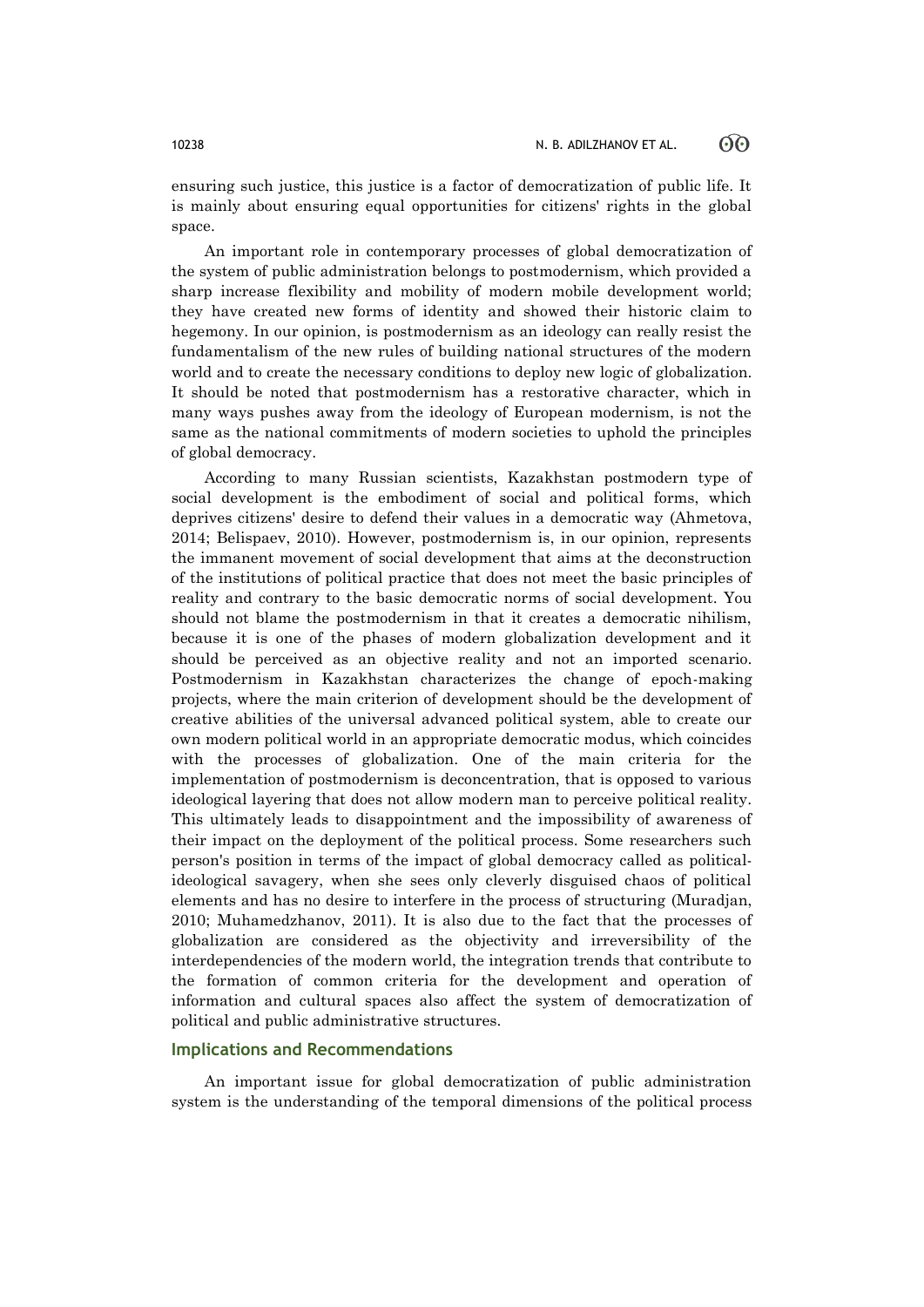of development of the state coincides with its modernization and reform of political institutions. This problem is directly connected to the idea of the deployment of a global crisis that leads to the creation of a new world order, which imposes certain regulations on the development of the nation state as dynamic integrity. In accordance with this deployment of this global crisis, and hence the emergence of unsustainable development is the result of the political contradictions of globalization and the ambiguity of the world development trends. Here arises the problem of understanding the specific construction of the modern picture of the global world, which fully meet the national criteria for the development of the state. In turn, the relevance of this problem on a global scale due to the understanding of the timing of political and public administrative process in Kazakhstan with global trends dictated by the logic of globalization and the need to establish new positions of individual states on the world stage. Formation, in particular, the new position of Kazakhstan as a democratic state in the post-Soviet space requires presence in the role of stabilizer of global processes and active subject of the process of creating post-transformation and modernization of the world.

### **Disclosure statement**

No potential conflict of interest was reported by the authors.

# **Notes on contributors**

**Nurlykhan B. Adilzhanov** holds a Master Degree at Department of the Eurasian Researches, L. N. Gumilyov Eurasian National University, Astana, Kazakhstan.

**Svetlana B. Kozhirova** holds a Doctor of Political Sciences and now is a Professor of the Department of International Relations, L. N. Gumilyov Eurasian National University, Astana, Kazakhstan.

**Rouben Azizian** holds a PhD and now is a Professor, The Asia-Pacific Center for Security Studies, Honolulu, USA.

### **References**

Ahmetova, K. S. (2014). Collective appeals (petitions) and national law-making initiative in democracy system in Kazakhstan and Russia. *Constitutional and municipal law,* 6, 37-42.

- Belispaev, A. M. (2010). Power decentralization Institutes. *Perm University bulletin,* 3, 45-50, Jurisprudence Series.
- Bhuiyan, S. H. (2010). E-Government in Kazakhstan: Challenges and Its Role to Development. *Public Organization Review,* 10, 31-47.
- Bossuyt, F., & Kubicek, P. (2015). Favouring Leaders over Laggards: Kazakhstan and Kyrgyzstan. *The Substance of EU Democracy Promotion: Concepts and Cases,* edited by A. Wetzel & J. Orbie, 177-192. London: Palgrave Macmillan.
- Brudney, J. L., & Nezhina, T. G. (2005). What is Old is New Again: Achieving Effectiveness with Volunteer Programs in Kazakhstan. *Voluntas: International Journal of Voluntary and Nonprofit Organizations,* 16, 293-308.
- Bukikkio, D., Bljer, T., & Krol, D. (2015). Kazakhstan trend: from totalitarianism to democracy and the rule of law (by sight). *Law and the state,* 3 (68), 12-15.
- De Vries, M. S., & Sobis, I. (2014). Reluctant Reforms: The Case of Kazakhstan. *Public Organization Review,* 14*,* 139-157.
- Evseev, V. V. (2013). Authoritarianism in Central Asia (for example, Kazakhstan). *Moscow State Institute of International Relations bulletin,* 5(32), 101-107.